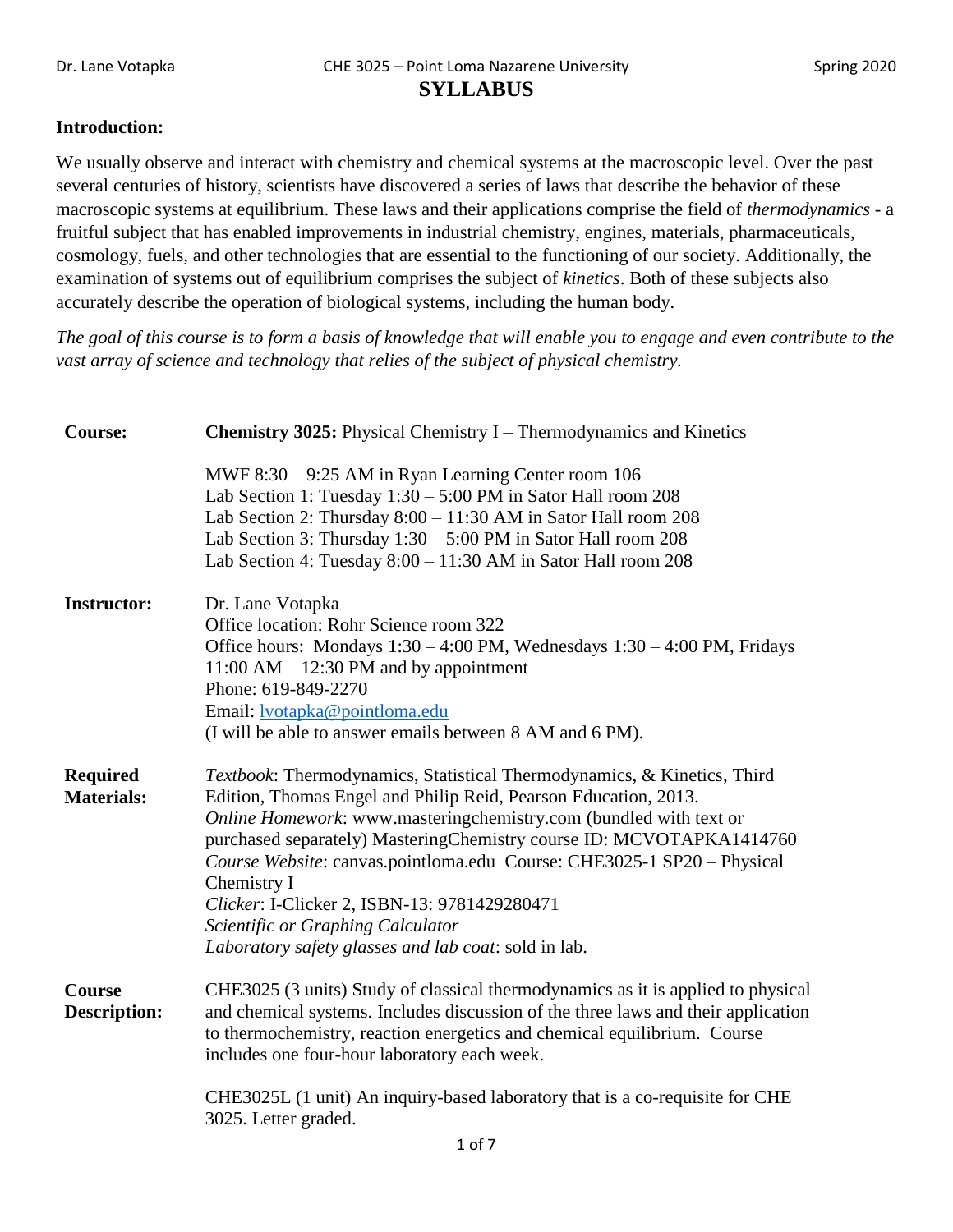| Dr. Lane Votapka                                  | CHE 3025 - Point Loma Nazarene University                                                                                                                                                                                                                                                                                                                                                                                                                                                                                                                                                                                                                                                                                                                                                                                                                                                                                                                                                                                                                                                                                                                                                                    |  |
|---------------------------------------------------|--------------------------------------------------------------------------------------------------------------------------------------------------------------------------------------------------------------------------------------------------------------------------------------------------------------------------------------------------------------------------------------------------------------------------------------------------------------------------------------------------------------------------------------------------------------------------------------------------------------------------------------------------------------------------------------------------------------------------------------------------------------------------------------------------------------------------------------------------------------------------------------------------------------------------------------------------------------------------------------------------------------------------------------------------------------------------------------------------------------------------------------------------------------------------------------------------------------|--|
| Learning<br><b>Outcomes:</b>                      | Upon completing this course you will:<br>THERMODYNAMICS,<br>1. Have improved your understanding of the<br>STATISTICAL THERMODYNAMICS.<br>laws of thermodynamics, as well as<br>concepts including energy, enthalpy,<br>entropy, and free energy. You will<br>develop skills in the usage of these<br>quantities to predict the outcomes of<br>chemical reactions and processes.<br>2. Understand the microscopic explanations<br>of the laws, physical quantities, and the<br>behavior of chemical systems.<br>Be able to apply the macroscopic results<br>3.<br><b>REID</b><br>of the laws and concepts in order to<br>construct simplifying models to solve physical and chemical problems.<br>4. Have acquired the necessary skills that will be useful for future work in<br>science or science-related fields. These skills include: problem solving,<br>the collection, analysis, and usage of data using computer software, and<br>the articulation and presentation of experimental and theoretical results<br>in written and oral form.<br>CHEM PLO 2 (UV-vis) and BCHM PLO 3 (UV-vis) will be assessed directly<br>by faculty laboratory instructors' observation of students' use of instruments. |  |
| Homework &<br><b>Quizzes:</b>                     | Homework will be essential to the learning process of this course's content;<br>therefore, problems sets will be assigned regularly. There will be three types of<br>assignments:<br>Online homework problems: These will be assigned on<br>MasteringChemistry. These assignments are intended to improve your<br>problem-solving skills so you may collaborate with other students on these<br>problems.<br>Worksheets will be handed out in class and will often refer to an online<br>video or other resource in order to practice mathematical derivations or<br>expand understanding on a particular topic. They will be collected and<br>graded at a later time.<br>Quizzes will be held periodically in class and will mimic problems of the<br>type that will be encountered on the exams.<br>I am available in office hours to help with homework and worksheet problems.<br>All worksheets must be turned in by the beginning of class on the assigned due<br>date. Mastering Chemistry homework will typically be due just before midnight<br>on the due date: usually every Wednesday.                                                                                                           |  |
| <b>Lab Reports</b><br>and<br><b>Presentations</b> | There will be six experiments in total, one approximately every two weeks.<br>Right before starting the next experiment, you will need to submit your work<br>from the previous lab, which may include calculations, figures, a lab report, or a                                                                                                                                                                                                                                                                                                                                                                                                                                                                                                                                                                                                                                                                                                                                                                                                                                                                                                                                                             |  |

rubrics and handouts.

presentation. More details about these assignments will be described in lab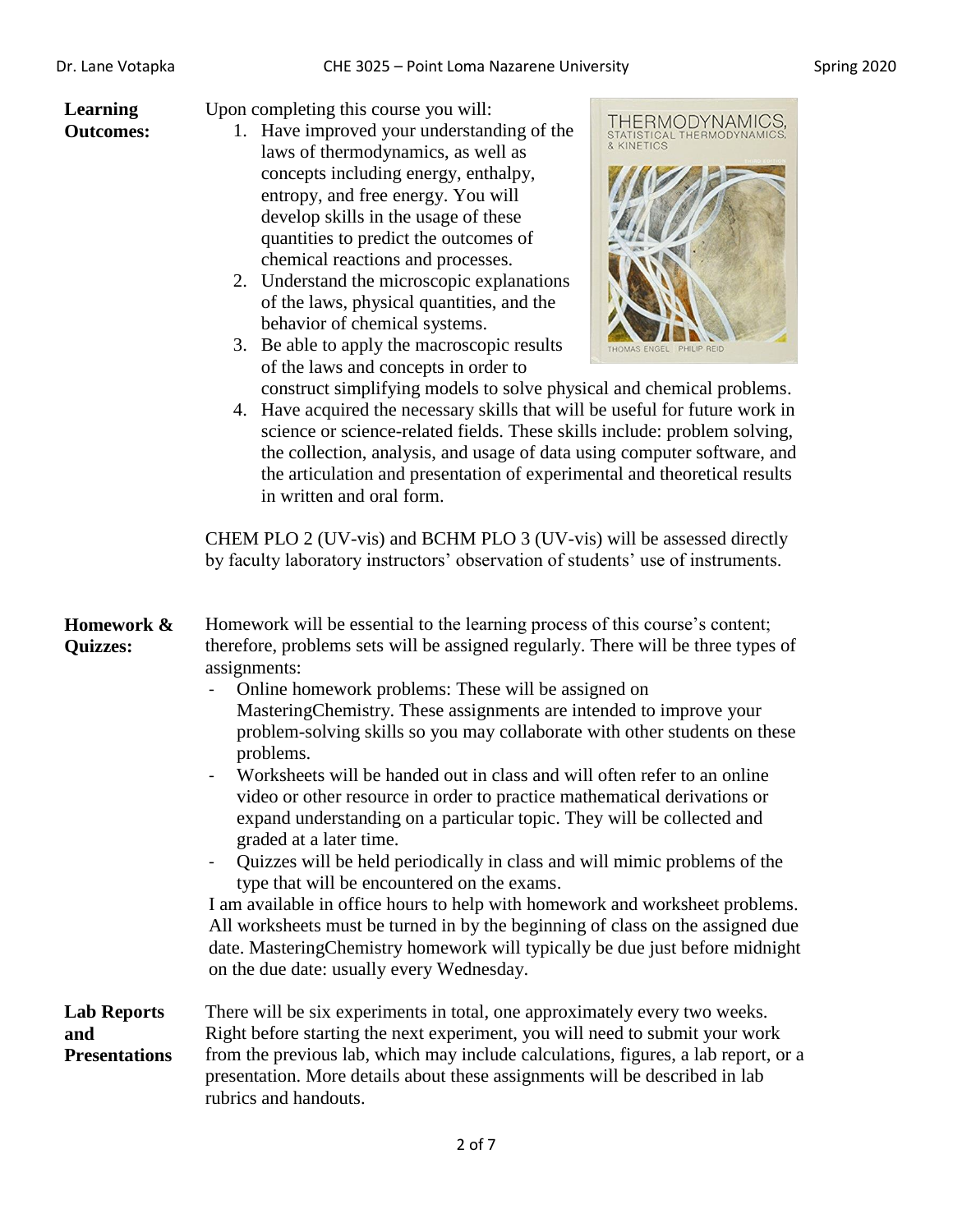| Dr. Lane Votapka<br><b>Participation:</b> | CHE 3025 - Point Loma Nazarene University<br>Discussions and collaboration with your fellow student "colleagues" will be very<br>helpful to facilitate everyone's understanding of physical chemistry. Small-<br>group activities and problem-solving will be conducted frequently in class. Your<br>participation score will be assigned based on engagement in in-class discussions.<br>Participation and attendance will also be measured using clicker questions.<br>To minimize distractions to both yourself and others, please don't use laptops or<br>phones in class. It would be nearly impossible to takes notes on physical<br>chemistry using a laptop anyways.                                                       | Spring 2020 |
|-------------------------------------------|------------------------------------------------------------------------------------------------------------------------------------------------------------------------------------------------------------------------------------------------------------------------------------------------------------------------------------------------------------------------------------------------------------------------------------------------------------------------------------------------------------------------------------------------------------------------------------------------------------------------------------------------------------------------------------------------------------------------------------|-------------|
| <b>Attendance:</b>                        | Regular and punctual attendance at all classes is considered essential to optimum<br>academic achievement. If the student is absent from more than 10 percent of<br>class meetings, the faculty member can file a written report which may result in<br>de-enrollment. If the absences exceed 20 percent, the student may be de-enrolled<br>without notice until the university drop date or, after that date, receive the<br>appropriate grade for their work and participation. See <b>Academic Policies</b> in the<br>Undergraduate Academic Catalog.                                                                                                                                                                           |             |
|                                           | ADDITIONAL NOTE ABOUT LABS: The above paragraph is the official<br>PLNU policy, but the timing of this lab course can be a bit more flexible than<br>usual. I will periodically pass around a sign-in sheet for times to perform the lab.<br>Everyone should plan to arrive at the beginning of the section time on the day of<br>an experiment at the time that you signed up for. After that, since equipment is<br>scarce, we will have to take turns using equipment, and you are free to come and<br>go if it isn't your turn to run the experiment. If you've already performed your<br>experiment for that week, you don't have to come in, but I will try to<br>accommodate you during that time to answer your questions. |             |

| <b>Grading:</b> |                                        | Mid-term exam 1        |      | 15%   |
|-----------------|----------------------------------------|------------------------|------|-------|
|                 |                                        | Mid-term exam 2        |      | 15%   |
|                 | Final exam                             |                        |      | 20%   |
|                 |                                        | <b>Online Homework</b> |      | 15%   |
|                 | <b>Quizzes</b>                         |                        |      | 15%   |
|                 | Worksheets<br><b>Clicker Questions</b> |                        |      | 10%   |
|                 |                                        |                        |      | 5%    |
|                 | Participation                          |                        |      | 5%    |
|                 | A                                      | 90%                    | C    | 70%   |
|                 | $A-$                                   | 88%                    | $C-$ | 68%   |
|                 | $B+$                                   | 86%                    | $D+$ | 66%   |
|                 | B                                      | 80%                    | D    | 60%   |
|                 | $B-$                                   | 78%                    | $D-$ | 58%   |
|                 | C+                                     | 76%                    | F    | < 58% |
|                 |                                        |                        |      |       |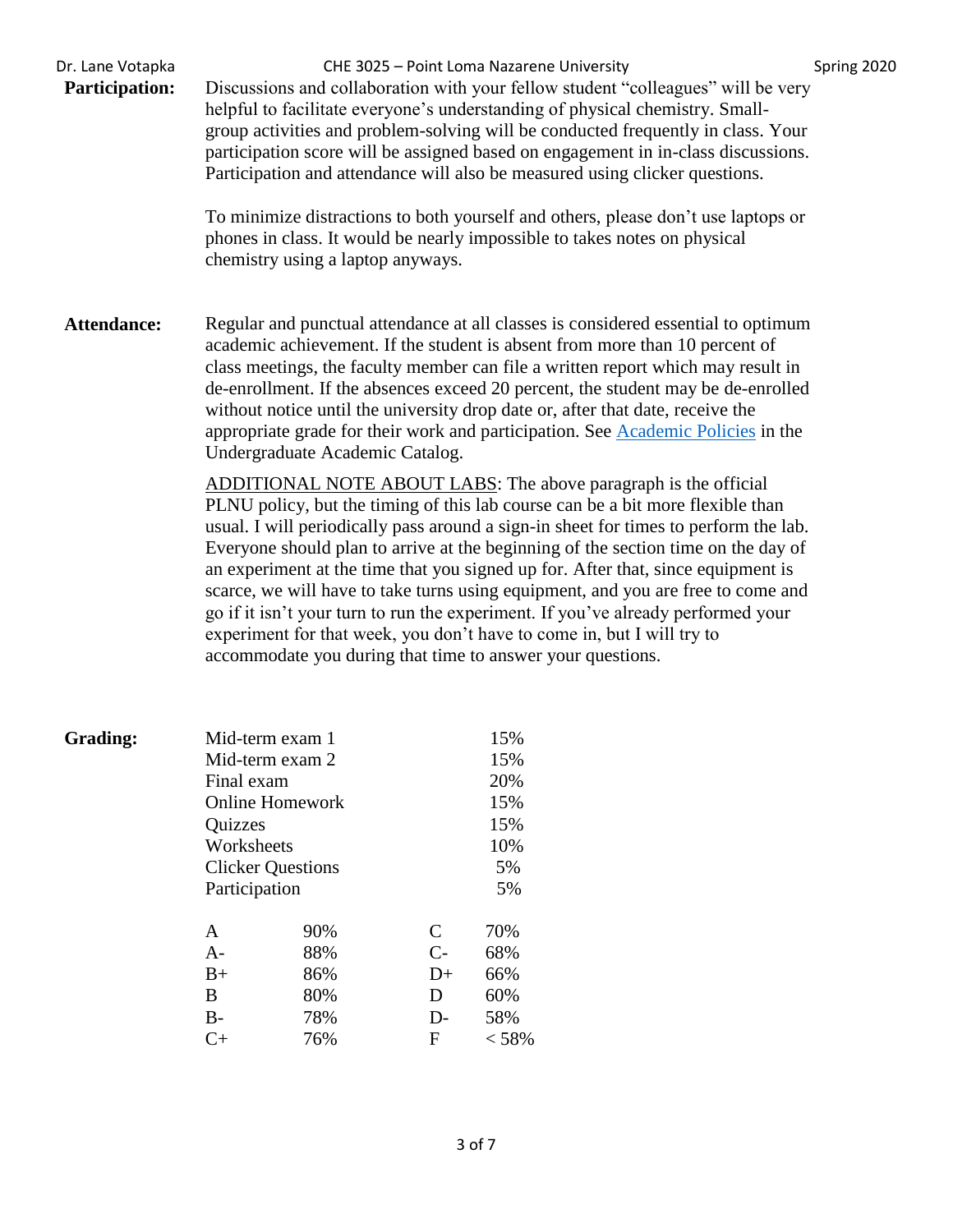| Dr. Lane Votapka                                        | CHE 3025 - Point Loma Nazarene University                                                                                                                                                                                                                                                                                                                                                                                                                                                                                                                                                                                                                                                                                                                                                                                                                                                                                                                                                                                                                                     | Spring 2020 |
|---------------------------------------------------------|-------------------------------------------------------------------------------------------------------------------------------------------------------------------------------------------------------------------------------------------------------------------------------------------------------------------------------------------------------------------------------------------------------------------------------------------------------------------------------------------------------------------------------------------------------------------------------------------------------------------------------------------------------------------------------------------------------------------------------------------------------------------------------------------------------------------------------------------------------------------------------------------------------------------------------------------------------------------------------------------------------------------------------------------------------------------------------|-------------|
| <b>PLNU Mission</b>                                     | To teach $\sim$ to shape $\sim$ to send                                                                                                                                                                                                                                                                                                                                                                                                                                                                                                                                                                                                                                                                                                                                                                                                                                                                                                                                                                                                                                       |             |
|                                                         | Point Loma Nazarene University exists to provide higher education in a vital<br>Christian community where minds are engaged and challenged, character is<br>modeled and formed, and service is an expression of faith. Being of Wesleyan<br>heritage, we strive to be a learning community where grace is foundational, truth<br>is pursued, and holiness is a way of life.                                                                                                                                                                                                                                                                                                                                                                                                                                                                                                                                                                                                                                                                                                   |             |
| <b>Course Credit</b><br>Hour<br><b>Information</b>      | In the interest of providing sufficient time to accomplish the state Course<br>Learning Outcomes, this class meets the PLNU credit hour policy for a 3 unit<br>class delivered over 16 weeks. Specific details about how the class meets the<br>credit hour requirement can be provided upon request.                                                                                                                                                                                                                                                                                                                                                                                                                                                                                                                                                                                                                                                                                                                                                                         |             |
| Final<br><b>Examination</b><br><b>Policy</b>            | Successful completion of this class requires taking the final examination on its<br>scheduled day. The final examination schedule is posted on the Class Schedules<br>site. No requests for early examinations or alternative days will be approved.                                                                                                                                                                                                                                                                                                                                                                                                                                                                                                                                                                                                                                                                                                                                                                                                                          |             |
| PLNU copyright<br>policy                                | Point Loma Nazarene University, as a non-profit educational institution, is<br>entitled by law to use materials protected by the US Copyright Act for classroom<br>education. Any use of those materials outside the class may violate the law.                                                                                                                                                                                                                                                                                                                                                                                                                                                                                                                                                                                                                                                                                                                                                                                                                               |             |
| <b>PLNU</b> Academic<br><b>Honesty Policy</b>           | Students should demonstrate academic honesty by doing original work and by<br>giving appropriate credit to the ideas of others. Academic dishonesty is the act of<br>presenting information, ideas, and/or concepts as one's own when in reality they<br>are the results of another person's creativity and effort. A faculty member who<br>believes a situation involving academic dishonesty has been detected may assign<br>a failing grade for that assignment or examination, or, depending on the<br>seriousness of the offense, for the course. Faculty should follow and students<br>may appeal using the procedure in the university Catalog. See Academic<br>Policies for definitions of kinds of academic dishonesty and for further policy<br>information.                                                                                                                                                                                                                                                                                                        |             |
| <b>PLNU</b> Academic<br><b>Accommodations</b><br>policy | While all students are expected to meet the minimum standards for completion<br>of this course as established by the instructor, students with disabilities may<br>require academic adjustments, modifications or auxiliary aids/services. At Point<br>Loma Nazarene University (PLNU), these students are requested to register with<br>the Disability Resource Center (DRC), located in the Bond Academic Center.<br>(DRC@pointloma.edu or 619-849-2486). The DRC's policies and procedures<br>for assisting such students in the development of an appropriate academic<br>adjustment plan (AP) allows PLNU to comply with Section 504 of the<br>Rehabilitation Act and the Americans with Disabilities Act. Section 504 (a)<br>prohibits discrimination against students with special needs and guarantees all<br>qualified students equal access to and benefits of PLNU programs and activities.<br>After the student files the required documentation, the DRC, in conjunction with<br>the student, will develop an AP to meet that student's specific learning needs. |             |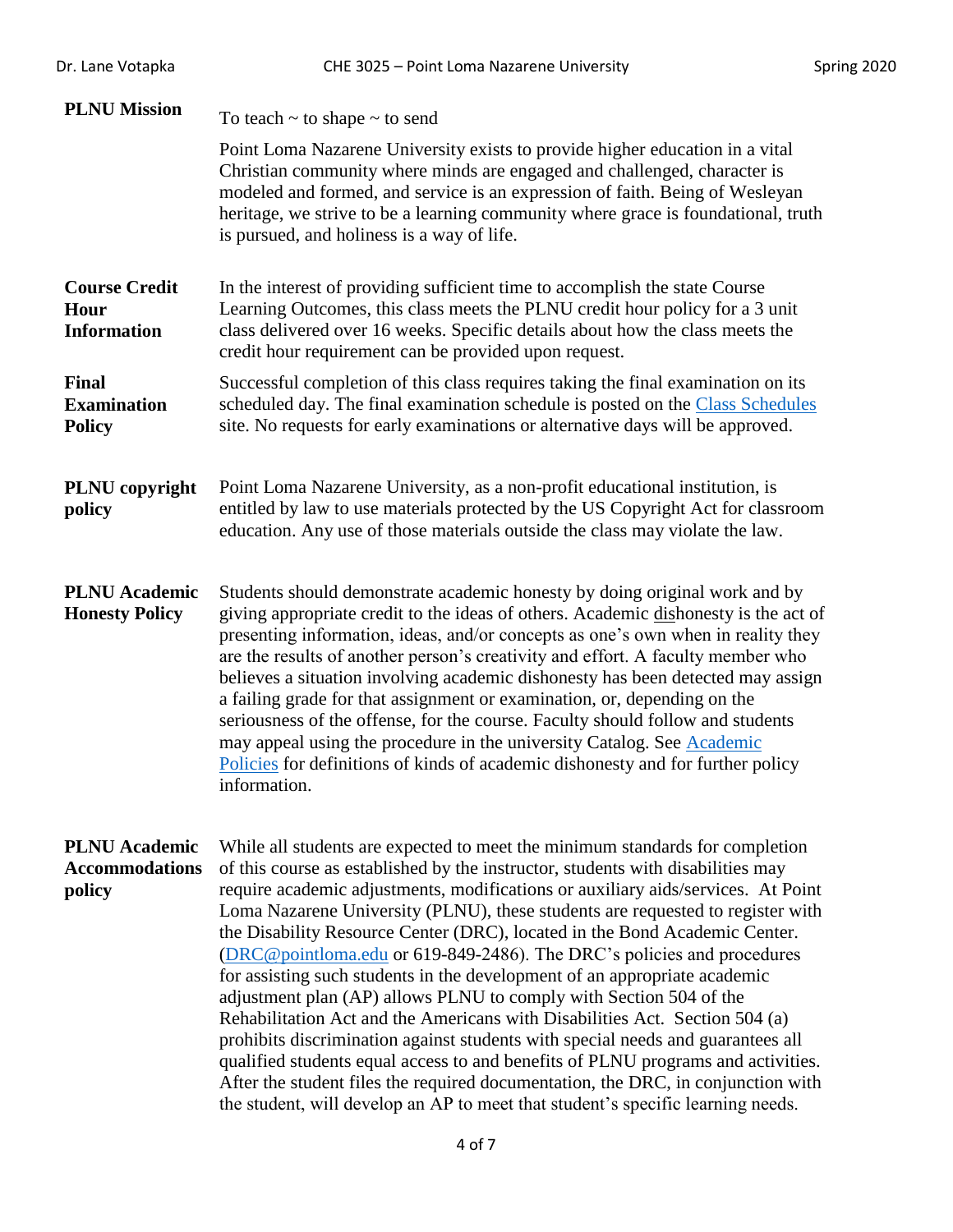## Dr. Lane Votapka **CHE 3025 – Point Loma Nazarene University** Spring 2020

The DRC will thereafter email the student's AP to all faculty who teach courses in which the student is enrolled each semester. The AP must be implemented in all such courses.

If students do not wish to avail themselves of some or all of the elements of their AP in a particular course, it is the responsibility of those students to notify their professor in that course. PLNU highly recommends that DRC students speak with their professors during the first two weeks of each semester about the applicability of their AP in that particular course and/or if they do not desire to take advantage of some or all of the elements of their AP in that course.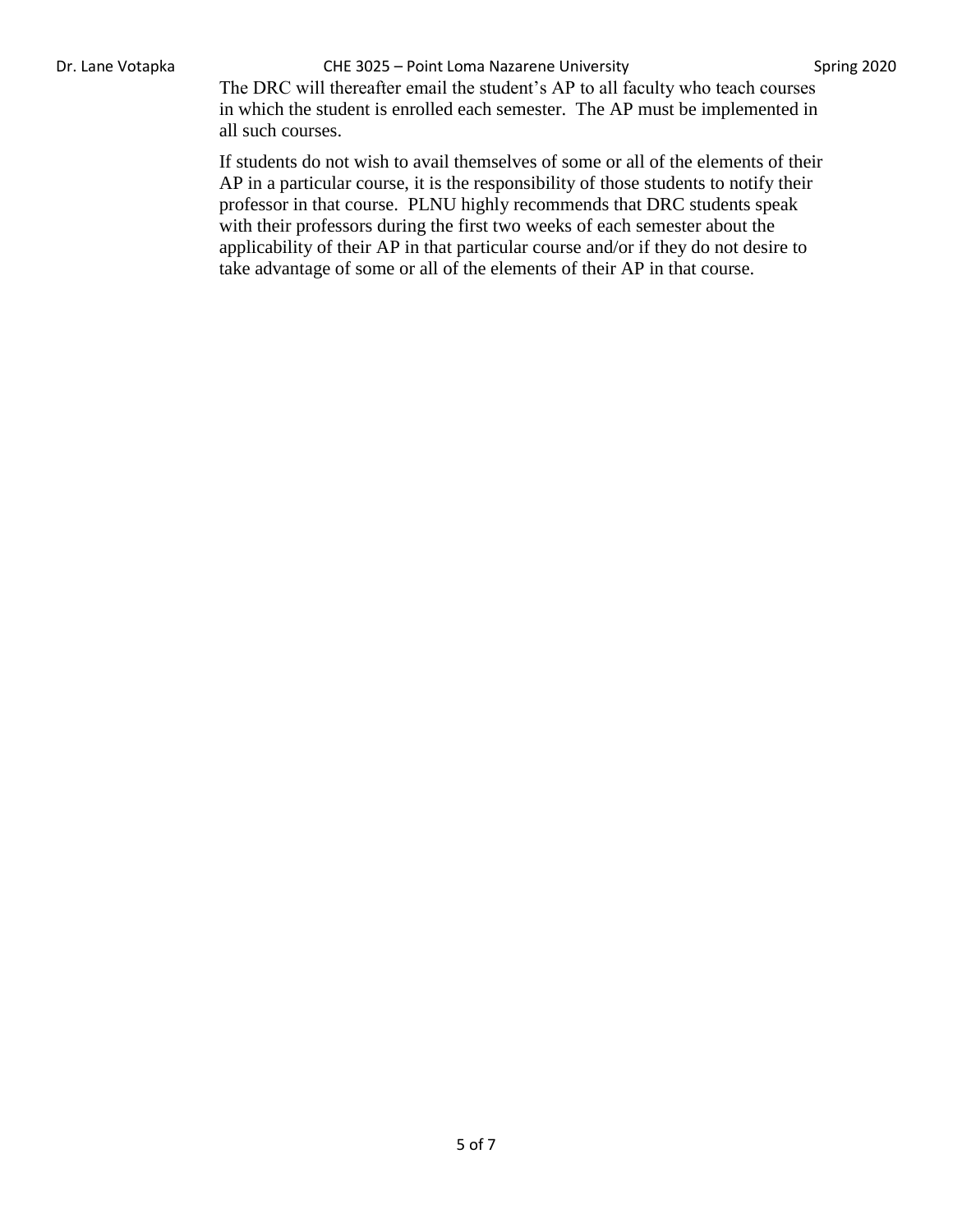## Dr. Lane Votapka **CHE 3025 – Point Loma Nazarene University** Spring 2020 **Class Schedule –Tentative--:**

| <b>Sessions</b>     | <b>Topics</b>                                                                       | <b>Readings</b>                    |  |
|---------------------|-------------------------------------------------------------------------------------|------------------------------------|--|
| Jan 14, 15          | Chapter 1, sections 1.1-1.5<br>Introduction: Fundamental Concepts of Thermodynamics |                                    |  |
| Jan 16              | Calculus "boot camp" session (Time and location TBA)                                |                                    |  |
| Jan 17, 22, 24, 27  | Heat, Work, Internal Energy, Enthalpy, and the First Law                            | Chapter 2, sections 2.1-2.11       |  |
|                     | of Thermodynamics                                                                   |                                    |  |
| Jan 20              | Holiday: Martin Luther King Jr. Day                                                 |                                    |  |
| Jan 29, 31          | The Importance of State Functions: Internal Energy and                              | Chapter 3, sections 3.1-3.7        |  |
| Feb 3, 5            | Enthalpy                                                                            |                                    |  |
| Feb 7, 10           | Thermochemistry                                                                     | Chapter 4, sections 4.1-4.5        |  |
| Feb 12, 14, 17, 19, | Entropy and the Second and Third Laws of                                            | Chapter 5, sections 5.1-5.10, 5.12 |  |
| 21                  | Thermodynamics                                                                      |                                    |  |
| <b>Feb 24</b>       | Midterm Exam 1 (Chapters 1-5)                                                       |                                    |  |
| Feb 26, 28          | Chemical Equilibrium                                                                | Chapter 6, sections 6.1-6.14       |  |
| March 2, 4          |                                                                                     |                                    |  |
| Mar 6               | The Properties of Real Gases                                                        | Chapter 7, sections 7.1-7.5        |  |
| Mar 9-13            | Holiday: Spring Break                                                               |                                    |  |
| Mar 16, 18          | Phase Diagrams and Stability of Solids, Liquids, and<br>Chapter 8, sections 8.1-8.6 |                                    |  |
|                     | Gases                                                                               |                                    |  |
| Mar 20, 25          | <b>Ideal and Real Solutions</b>                                                     | Chapter 9, sections 9.1-9.3, 9.6-  |  |
|                     |                                                                                     | 9.7, 9.10                          |  |
| Mar 23              | ACS Meeting: No class                                                               |                                    |  |
| Mar 27              | <b>Electrolyte Solutions</b>                                                        | Chapter 10, sections 10.1-10.5     |  |
| Mar 30              | Electrochemical Cells, Batteries, and Fuel Cells<br>Chapter 11, sections 11.1-11.12 |                                    |  |
| Apr 1               |                                                                                     |                                    |  |
| Apr 2, 7            | <b>ACS Midterm Exam 2 (Chapters 1-11)</b>                                           | In your lab section                |  |
| Apr 3               | <b>Overview of Statistical Mechanics</b>                                            | No reading                         |  |
| Apr 6, 8            | Kinetic Theory of Gases                                                             | Chapter 16, sections 16.1-16.7     |  |
| Apr 9-13            | <b>Holiday: Easter Recess</b>                                                       |                                    |  |
| Apr 15, 17          | Chapter 17, sections 17.1-17.6,<br><b>Transport Phenomena</b>                       |                                    |  |
|                     |                                                                                     | 17.8                               |  |
| Apr 20, 22, 24      | <b>Elementary Chemical Kinetics</b><br>Chapter 18, sections 18.1-18.10,             |                                    |  |
|                     |                                                                                     | 18.13, 18.15                       |  |
| Apr 27, 29          | <b>Complex Reaction Mechanisms</b><br>Chapter 19, sections 19.1-19.2,               |                                    |  |
| May 1               |                                                                                     | 19.4-19.8                          |  |
| May 4 (Monday)      | <b>Comprehensive Final Exam</b>                                                     |                                    |  |
|                     | 7:30 – 10:00 AM in Ryan Learning Center 106                                         |                                    |  |